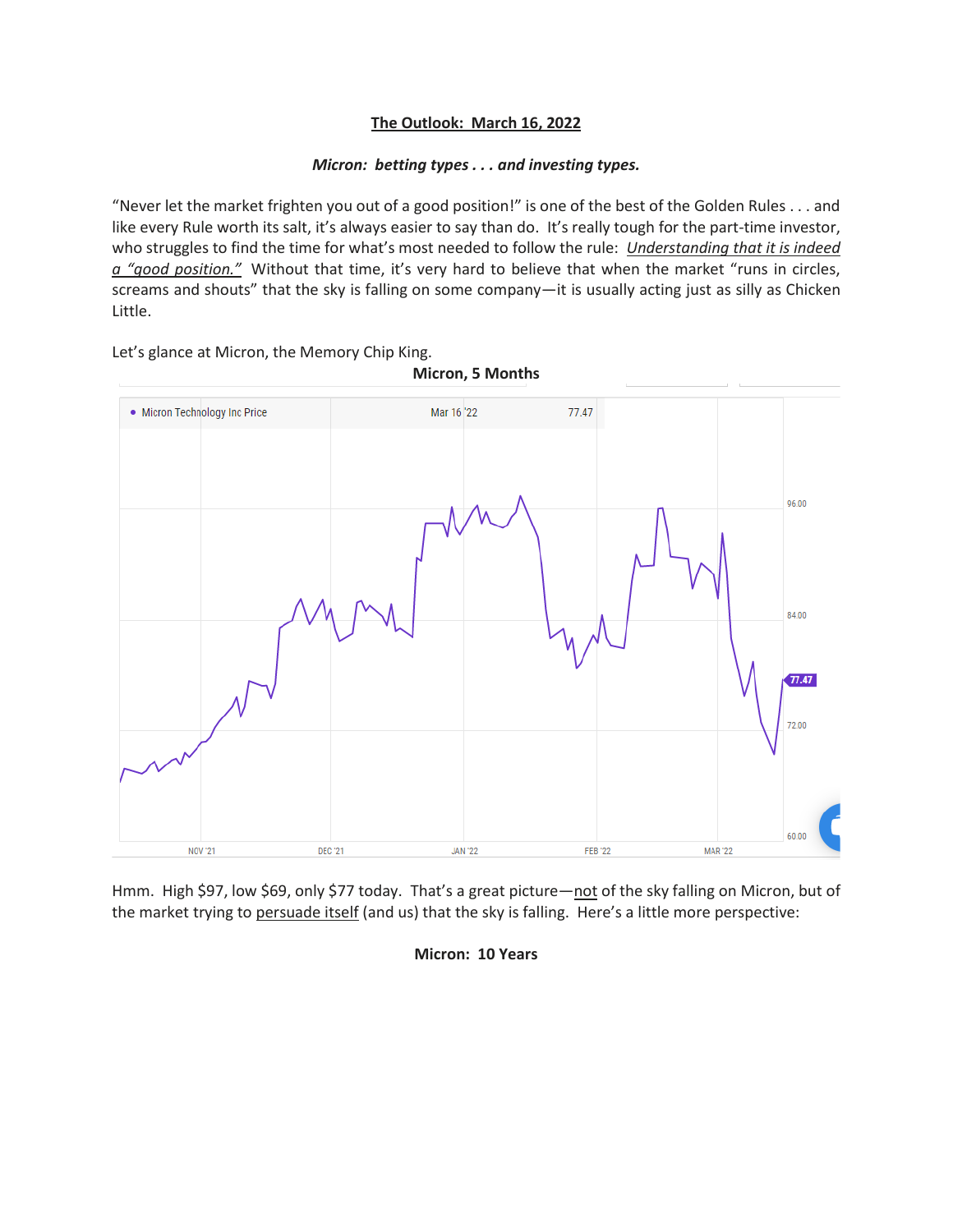

Hmm, again. A couple of months ago Micron was up 1000% in the 10 years. Now it's only up 770%.

Those gains happened—as Outlook's clients and friends have heard all too often, perhaps—because Micron executed a 10-year business miracle. It changed itself from a weak also-ran, pretty nearly, in the global memory industry to that industry's technology and factory-floor King, pretty nearly. Many memory companies failed during the decade. Only the strongest few survived, of which Micron can hold its head up against any of them in the "Rock of Gibraltar Financial Strength" competition. But financial strength was only half of the miracle. Many determined companies, in America at least, pull off that kind of transformation. Micron pulled it off, and also marched from 3<sup>rd</sup> or 4<sup>th</sup> place in the "Cutting Edge Factory Technology" competition to 1<sup>st</sup> place today, in most of its major chip products. Not many companies do that. In fact, many firms which pull off the "Financial Strength Transformation" must sacrifice some degree of technology progress . . . because that costs a lot of money. Here's the last picture: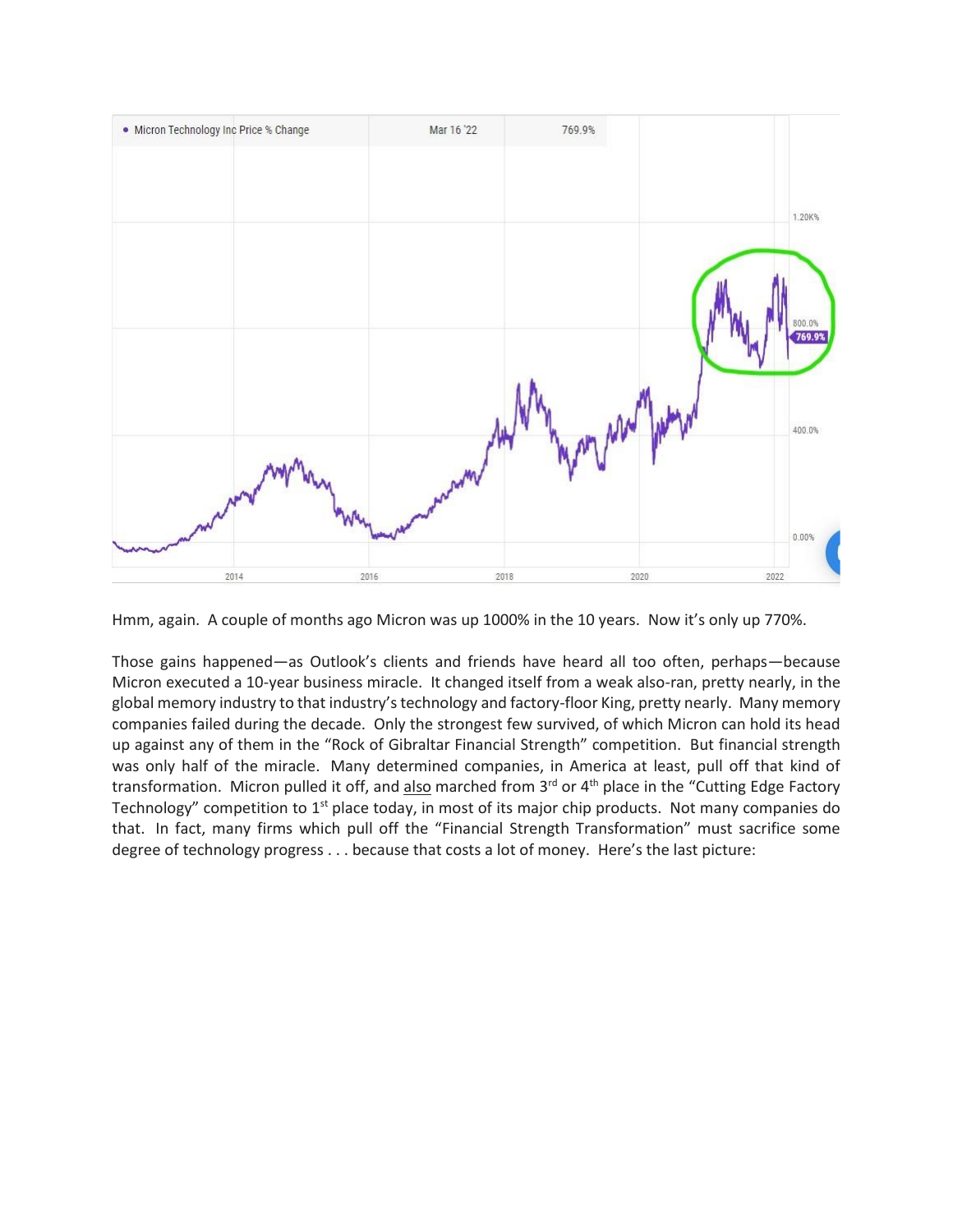

There is Micron's "proper" valuation, if we are to believe the market: 12 times last year's earnings. That isn't just "rock bottom" among today's market values, it's below sea level, possibly toward the bottom of the Marianas Trench. Micron's Price/Earnings Ratio when looking ahead to the next year's forecasted earnings is . . . 6. Six. That kind of valuation makes us think of the Titanic, sinking a few miles beneath the iceberg.

Of course there are many things we "experts" can say about valuation, about P/E ratios, and about every other statistic known to man. But when the picture is this obvious, we don't need to ponder the fine details. This is simply the market, behaving normally, saying "What's going to happen to Micron's business performance in the next few months, or year? There are Big Problems in the world. If we hold Micron we might get burned . . . in the next few months, or year."

Here is the only answer:

**Micron, 10 Years**